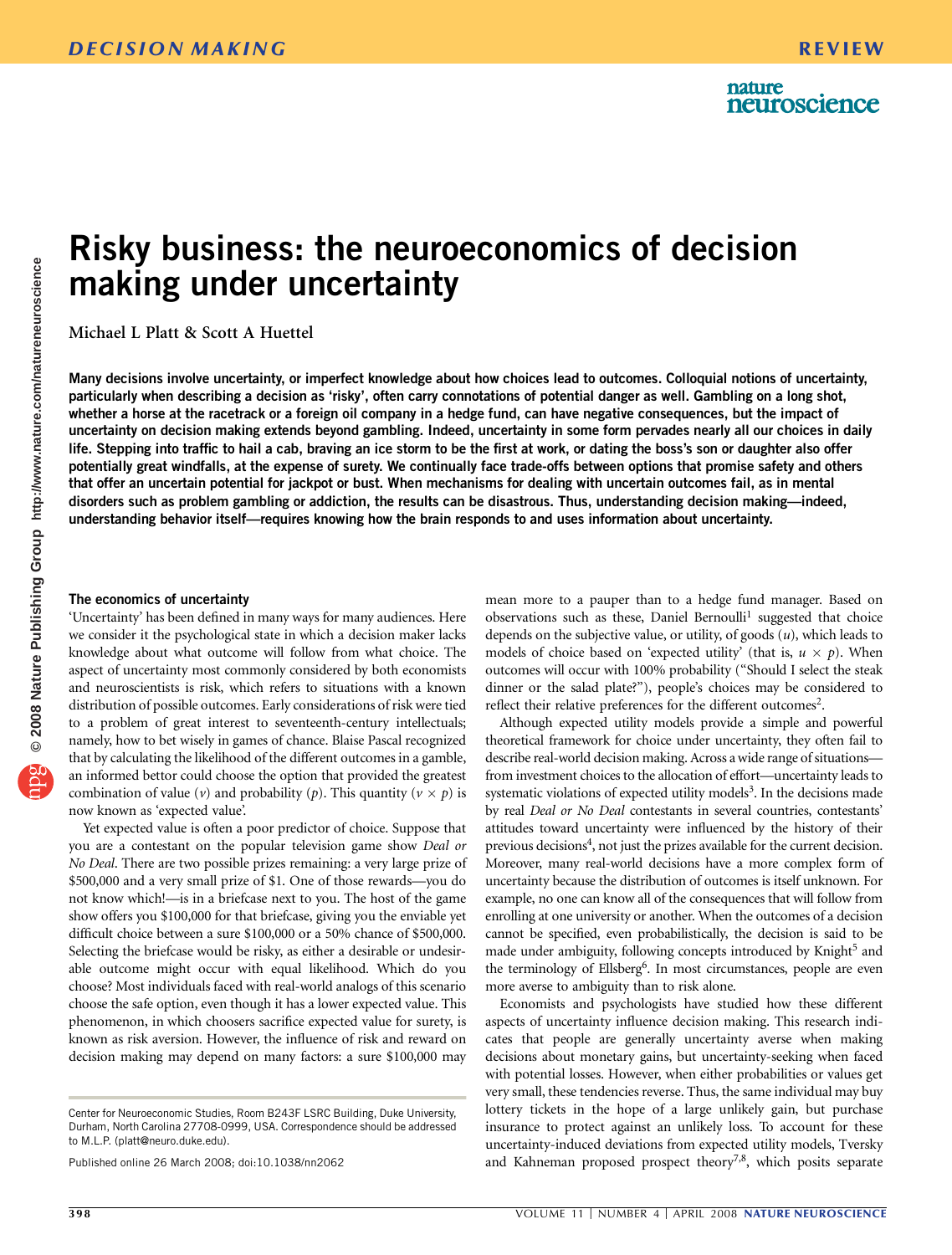functions for how people judge probabilities and how they convert objective value to subjective utility. Other theorists have developed models that account for the effects of ambiguity on choice, by treating ambiguity as a distribution of probabilities (and thus converting it to risk)<sup>9</sup> or by modeling the psychological biases that ambiguity induces (such as attention to extreme outcomes) $10,11$ .

An important area of ongoing research is the study of individual differences in decision making under uncertainty. To address this issue, some researchers have evaluated whether risk attitudes constitute a personality trait<sup>12–14</sup>. In part, these efforts reflect the intuition of both the public and the scientific community that some individuals are inherently risk-seeking, while others are consistently risk averse. Despite its plausibility, the identification of a risk-seeking phenotype has foundered on a number of difficult problems. First, risk taking seems to be highly domain specific, such that one might find very different attitudes toward risk taking in financial versus health versus social situations. For example, among 126 respondents, no person was consistently risk averse in all five content domains, and only four individuals were consistently risk-seeking<sup>14</sup>. Moreover, the wording of questions leads to systematic differences in apparent willingness to take risks. People may differ more across domains in how they perceive risk rather than in their willingness to trade increased risk for increased benefits. Despite these inconsistencies, some data suggest stable gender and cultural differences in attitudes toward uncertainty<sup>15,16</sup>. Women, for instance, are more averse to uncertainty in all domains except social decision making $14$ . That the same individual may express different attitudes toward uncertainty under different circumstances points to a potentially important role for neuroscience in that an understanding of mechanism may provide a powerful framework for interpreting these diverse behavioral findings.

### Risk sensitivity in nonhuman animals

The canonical perspective on decision making in nonhuman animals is that, like people, they are generally risk averse. Indeed, risk aversion is reported for animals as diverse as fish, birds and bumblebees<sup>17,18</sup>. However, recent studies provide a more nuanced and contextdependent picture of decision making under risk. For example, risk preferences of dark-eyed juncos—a species of small songbird—depend on physiological state<sup>19</sup>. Birds were given a choice between two trays of millet seeds: one with a fixed number of seeds and a second in which the number of seeds varied probabilistically around the same mean. When the birds were warm, they preferred the fixed option, but when they were cold, they preferred the variable option. The switch from risk aversion to risk seeking as temperature dropped makes intuitive adaptive sense given that these birds do not maintain energy stores in fat because of weight limitations for flight. At the higher temperature, the rate of gain from the fixed option was sufficient to maintain the bird on a positive energy budget, but at the lower temperature energy expenditures were elevated, and the fixed option was no longer adequate to meet the bird's energy needs. Thus, gambling on the risky option might provide the only chance of hitting the jackpot and acquiring enough resources to survive a long, cold night. In humans, wealth effects on risk taking might reflect the operation of a similar adaptive mechanism, promoting behaviors carrying an infinitesimal, but nonzero, probability of a jackpot. However, statedependent variables such as energy budget or wealth seem likely to influence decision making in different ways in different species, or even among individuals within the same species, depending on other contextual factors<sup>[20,21](#page-4-0)</sup>.

When reward sizes are held constant, but the delay until reward is unpredictable, animals generally prefer the risky option<sup>22</sup>. This behavior may reflect the well known effects of delay on the subjective valuation of rewards, a phenomenon known as temporal discounting<sup>23</sup>. A wealth of data from studies of interval timing behavior indicates that animals represent delays linearly, with variance proportional to the mean<sup>24</sup>. This internal scaling of temporal intervals effectively skews the distribution of the subjective value of delayed rewards, thereby promoting risk-seeking behavior<sup>17</sup>. Together, these observations suggest that uncertainty about when a reward might materialize and uncertainty about how much reward might be realized are naturally related. One common explanation for the generality of temporal discounting is that delayed rewards might be viewed as risky, thus leading to preference for the sooner option in intertemporal choice tasks $^{25}$ .

The converse might also be true<sup>26,27</sup>; for example, when an animal makes repeated decisions about a risky gamble that is resolved immediately, that gamble could also be interpreted as offering virtually certain but unpredictably delayed rewards. In a test of this idea, rhesus macaques were tested in a gambling task when there were different delays between choices<sup>28</sup>. Monkeys preferred the risky option when the time between trials was between 0 and 3 s, but preference for the risky option declined systematically as the time between choices was increased beyond 45 s. One explanation is that the salience of the large reward, and the expected delay until that reward could be obtained, influenced the subjective utility of the risky option. According to this argument, monkeys prefer the risky option because they focus on the large reward and ignore bad outcomes—a possibility consistent with behavioral studies in humans and rats<sup>[27](#page-4-0)</sup>. Alternatively, monkeys could have a concave utility function for reward when the time between trials is short, which becomes convex when the time between trials is long. In principle, these possibilities might be distinguished with neurophysiological data.

## Neuroeconomics of decision making under uncertainty

Probability and value in the brain. The extensive economic research on decision making under uncertainty leaves unanswered the question of what brain mechanisms underlie these behavioral phenomena. For example, how does the brain deal with uncertainty? Are there distinct regions that process different forms of uncertainty? What are the contributions of brain systems for reward, executive control and other processes? The complexity of human decision making poses challenges for parsing its neural mechanisms. Even seemingly simple decisions may involve a host of neural processes (Fig. 1). A powerful approach has been to vary one component of uncertainty parametrically while tracking neural changes associated with that parameter, typically with neuroimaging techniques. Such research has identified potential neural substrates for probability and utility.

If a decision maker cannot accurately learn the probabilities of potential outcomes, then decisions may be based on incomplete or erroneous information. In functional magnetic resonance imaging (fMRI) experiments<sup>29,30</sup>, subjects made a series of decisions under different degrees of uncertainty (from 60% to 100% probability that a correct decision would be rewarded). Importantly, subjects were never given explicit information about these probabilities, but learned them over time through feedback from their choices. Activation of the dorsomedial prefrontal cortex (Brodmann area 8) was significantly and negatively correlated with reward probability, an effect distinct from the activation associated with learning about probabilities. The medial prefrontal cortex has been previously implicated in other protocols in which subjects learn about uncertainty by trial and error, such as hypothesis testing<sup>31</sup> and sequence prediction<sup>32</sup>.

Different brain regions may contribute to the selection of behavior based on estimated probability under other circumstances. In a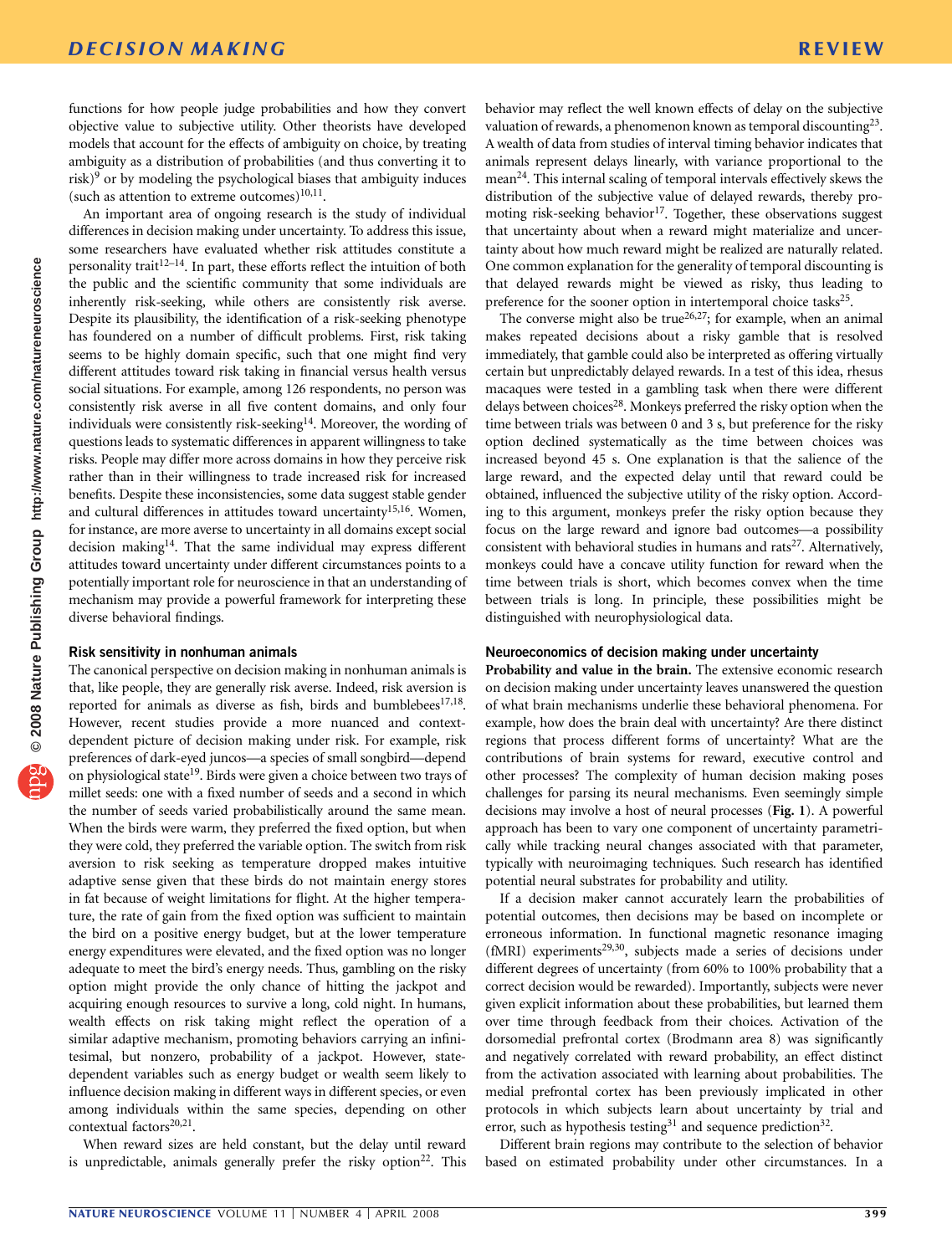

© 2008 Nature Publishing Group http://www.nature.com/natureneuroscience **© 2008 Nature Publishing Group http://www.nature.com/natureneuroscience**

probabilistic classification task in which decisions were based on the relative accumulation of information toward one choice or another<sup>33</sup>, activation of insular, lateral prefrontal and parietal cortices increased with increasing uncertainty, becoming maximal when there was equal evidence for each of two choices. This set of regions overlaps with those implicated in behavioral control and executive processing  $34-37$ , suggesting that information about probability may be an important input to neural control systems. Posterior parietal cortex, in particular, may be critical for many sorts of judgments about probability, value, and derivatives such as expected value because of its contributions to calculation and estimation<sup>38</sup>.

Converging evidence from primate electrophysiology and human neuroimaging has identified brain regions associated with utility. The receipt of a rewarding stimulus ('outcome' or 'experienced' utility) evokes activation of neurons in the ventral tegmental area of the midbrain, as well as in the projection targets of those neurons in the nucleus accumbens within the ventral striatum and in the ventromedial prefrontal cortex<sup>39</sup>. Computational modeling of the response properties of dopamine neurons has led to the hypothesis that they track a reward prediction error reflecting deviations from expectation<sup>40,41</sup>. Specifically, firing rate transiently increases in response to unpredicted rewards as well as to cues that predict future rewards, remains constant to fully predicted rewards and decreases transiently when an expected reward fails to occur. Similar results have been observed in human fMRI studies. For example, in a reaction-time game $42,43$ , activation of the ventral striatum depends on the magnitude of the expected reward but is independent of the probability with which that reward is received<sup>43</sup>. A wide variety of different reward types modulate ventral striatum activation, from primary rewards such as juice<sup>[44,45](#page-5-0)</sup> to more abstract rewards such as money<sup>46,47</sup>, humor<sup>48</sup> and attractive images<sup>49</sup>. Indeed, even information carried by unobtained rewards (a fictive error signal) modulates the ventral striatum<sup>50</sup>.

An important topic for future research is whether representations of value and probability share, at least in part, a common mechanism. While subjects played a gambling task, activation of the ventral striatum showed both a rapid response associated with expected value (maximal when a cue indicated a 100% chance of winning) and a sustained response associated with uncertainty (maximal when a cue indicated a 50% chance of winning)<sup>51</sup>. These results demonstrate the potential complexity of uncertainty representations

**b** Figure 1 Brain regions implicated in decision making under uncertainty. Shown are locations of activation from selected functional magnetic resonance imaging studies of decision making under uncertainty. (a) Aversive stimuli, whether decision options that involve increased risk or punishments themselves, have frequently been shown to activate insular cortex (INS)<sup>33,52,53,58</sup> and ventrolateral prefrontal cortex (vlPFC)<sup>[61](#page-5-0)</sup>. (b) Unexpected rewards modulate activation of the striatum (STR)<sup>43,46,53,59,76</sup>, particularly its ventral aspect, as well as the medial prefrontal cortex (mPFC)<sup>43,53,61,76</sup>. (c) Executive control processes required for evaluation of uncertain choice options are supported by dorsolateral prefrontal cortex (dlPFC)<sup>[52,58](#page-5-0)</sup> and posterior parietal cortex (PPC[\)33,34.](#page-5-0) Each circle indicates an activation focus from a single study. All locations are shown in the left hemisphere for ease of visualization.

> in the brain, such that a single psychological state may reflect multiple overlapping mechanisms.

> Uncertainty influences on neural systems mediating choice. Recent work in neuroeconomics has examined the effects of uncertainty on the neural process of decision making. These studies involve trade-offs between economic parameters, such as a choice between one outcome with higher expected value and another with lower risk. Because of the complexity of these research tasks, such studies are typically done using fMRI in human subjects, with monetary rewards.

> In studies of risky choice, an intriguing and common result is increased activation in insular cortex when individuals choose higher-risk outcomes over safer outcomes. In an important early study, subjects played a 'double-or-nothing' game<sup>52</sup>. If subjects chose the safe option, passing, they would keep their current winnings. If subjects instead chose to gamble, they had a chance of doubling their total, at the risk of losing it all. Activation in the right anterior insula increased when the subjects chose to gamble, and the magnitude of insular activation was greatest in those individuals who scored highest on psychometric measures of neuroticism and harm avoidance. Under some circumstances, avoidance of risk may be maladaptive. For example, in a financial decision-making task that involves choices between safe 'bonds' and risky 'stocks<sup>353</sup>, when insular activation is relatively high before a decision, subjects tend to make risk-averse mistakes; that is, they chose the bonds, even though the stocks were an objectively superior choice. Insular activation is also robustly observed when decision-making impairments lead to increased risk $54,55$ . Insular activation may reflect that region's putative role in representing somatic states that can be used to simulate the potential negative consequences of actions<sup>[56,57](#page-5-0)</sup>, as when people reject unfair offers in an economic game at substantial cost to themselves<sup>58</sup>.

> Individuals tend to avoid risky options that could result in either a potential loss or a potential gain, even when the option has a positive expected value. Most people will reject such gambles until the size of the potential gain becomes approximately twice as large as the size of the potential loss; this phenomenon is known as loss aversion. Loss aversion may reflect competition between distinct systems for losses and gains or unequal responses within a single system supporting both types of outcomes. Both gains and losses evoke activation in similar regions, including the striatum, midbrain, ventral prefrontal cortex and anterior cingulate cortex, with activation increasing with potential gain but decreasing with potential loss<sup>[59](#page-5-0)</sup>. Consistent with the assumptions of economic prospect theory<sup>7</sup>, activation in these regions is more sensitive to the magnitude of loss than that of gain. Whether losses and gains are encoded by the same system, as suggested by these results, or by more than one system<sup>[60,61](#page-5-0)</sup> remains an open and important question. A potential resolution is suggested by work demonstrating that prediction errors for losses and for gains are encoded in distinct regions of the ventral striatum<sup>62</sup>.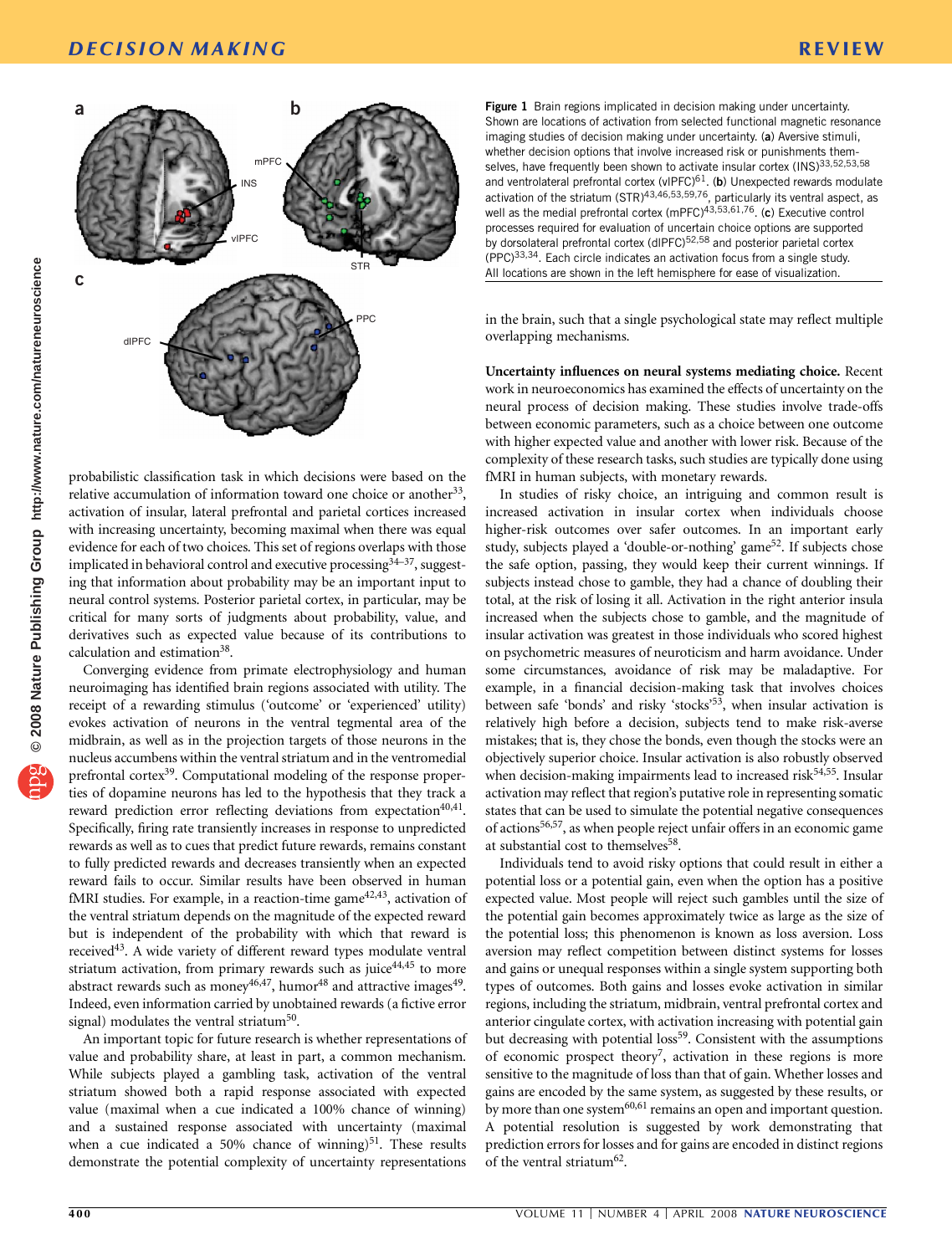

Figure 2 Neuronal correlates of risky rewards. (a) Midbrain dopamine neurons in monkeys increase firing in anticipation of probabilistically delivered juice rewards (after C.D. Fiorillo et al., 2003)<sup>69</sup>. (b) Neurons in posterior cingulate cortex preferentially signal uncertain rewards in a visual gambling task. RF, receptive field target. (c) Changes in neuronal activity following a change in the identity of the uncertain target mirrored the development of preferences for that target (b,c after A.N. McCoy and M.L. Platt, 2005[\)75](#page-5-0).

Fewer studies have investigated the neural mechanisms recruited by uncertainty associated with ambiguity, or the lack of knowledge about outcome probabilities. In a study notable for its use of parallel neuroimaging and lesion methods<sup>63</sup>, subjects chose between a sure reward (\$3) and an outcome with unknown probability (\$10 if a red card was drawn from a deck with unknown numbers of red and blue cards). On such ambiguity trials, most subjects preferred the sure outcomes. On the control trials, subjects were faced with similar trials that involved only risk (a sure \$3 versus a 50% chance of winning \$10). Thus, these two types of trials were matched on all factors except whether uncertainty was due to ambiguity or to risk. Ambiguity, relative to risk, increased fMRI activation in the lateral orbitofrontal cortex and the amygdala, whereas risk-related activation was stronger in the striatum and precuneus. In the same behavioral task, subjects with orbitofrontal damage were much less averse to ambiguity (and to risk) than were control subjects with temporal lobe deficits. One potential interpretation of these converging results is that aversive processes mediated by lateral orbitofrontal cortex, which is also implicated in processes associated with punishment<sup>61</sup>, exert a greater influence under conditions of ambiguity.

Similar comparisons of the neural correlates of risk and ambiguity have been done by other groups<sup>64,65</sup>. An fMRI study found that subjects' preferences for ambiguity correlate with activation in lateral prefrontal cortex, whereas preferences for risk correlate with activity in parietal cortex<sup>64</sup>. These results link individual differences in economic preferences to activation of specific brain regions. However, there were no activation differences between ambiguity and risk in the ventral frontal cortex or in the amygdala. The lack of such effects may reflect the extensive training of the fMRI subjects, who were highly practiced

at the experimental task and close to ambiguity- and risk-neutral in their choices. Thus, lateral prefrontal and parietal cortices may support computational demands of evaluating uncertain gambles, whereas orbitofrontal cortex and related regions may support emotional and motivational contributions to choice. None of these brain regions specifically processes ambiguity or risk; instead, each may contribute different aspects of information processing that are recruited to support decision making under different circumstances.

When faced with uncertainty, decision makers often try to gather information to improve future choices. Yet collecting information often requires forgoing more immediate rewards. This tension between seeking new information and choosing the best option, given what is already known, is called the 'explore-exploit' dilemma. In a study investigating the potential neural basis for such trade-offs<sup>66</sup>, subjects chose between four virtual slot machines, each with a different, unknown, and changing payoff structure. When subjects received large rewards from their chosen machine, there was increased activation in the ventromedial prefrontal cortex, with deviations from an expected reward level represented in the amplitude of ventral striatal activation. Most intriguingly, those trials in which subjects showed the most exploratory behavior were associated with

increased activation in frontopolar cortex and the intraparietal sulcus. An important topic for future research will be identifying how these latter regions (and, presumably, others) modulate reward processing and behavioral control.

Neuronal correlates of outcome uncertainty and risky decision making. Neuroimaging studies have thus implicated several brain regions in uncertainty-sensitive decision making. Neurophysiological studies in animals confronted with reward uncertainty and risky decisions have only begun to explore the computations made by neurons in these areas and others. As described above, dopamine neurons fire a phasic burst of action potentials after the delivery of an unexpected reward as well as after the presentation of cues that predict rewards. This same system may contribute to the evaluation of reward uncertainty as well. When monkeys are presented with cues that probabilistically predict rewards, dopaminergic midbrain neurons respond with a tonic increase in activity after cue presentation that reflects reward uncertainty (Fig. 2a) $67$ . Neuronal activity peaks for cues that predict rewards with 50% likelihood and decline as rewards become more or less likely. These results thus suggest that dopamine neurons may convey information about reward uncertainty. However, neuronal activity correlated with uncertain rewards may instead reflect, or even contribute to, the subjective utility of risky options, which was not measured in that stud[y67,](#page-5-0) or the trial-wise back-propagation of reward prediction errors<sup>[68](#page-5-0)</sup> generated by dopamine neurons during learning (but see ref. 69). Nevertheless, the observation that lesions of the nucleus accumbens, a principal target of midbrain dopamine neurons, enhance risk aversion in rats<sup>[70](#page-5-0)</sup>, as well as the increased incidence of compulsive gambling in patients with Parkinson's disease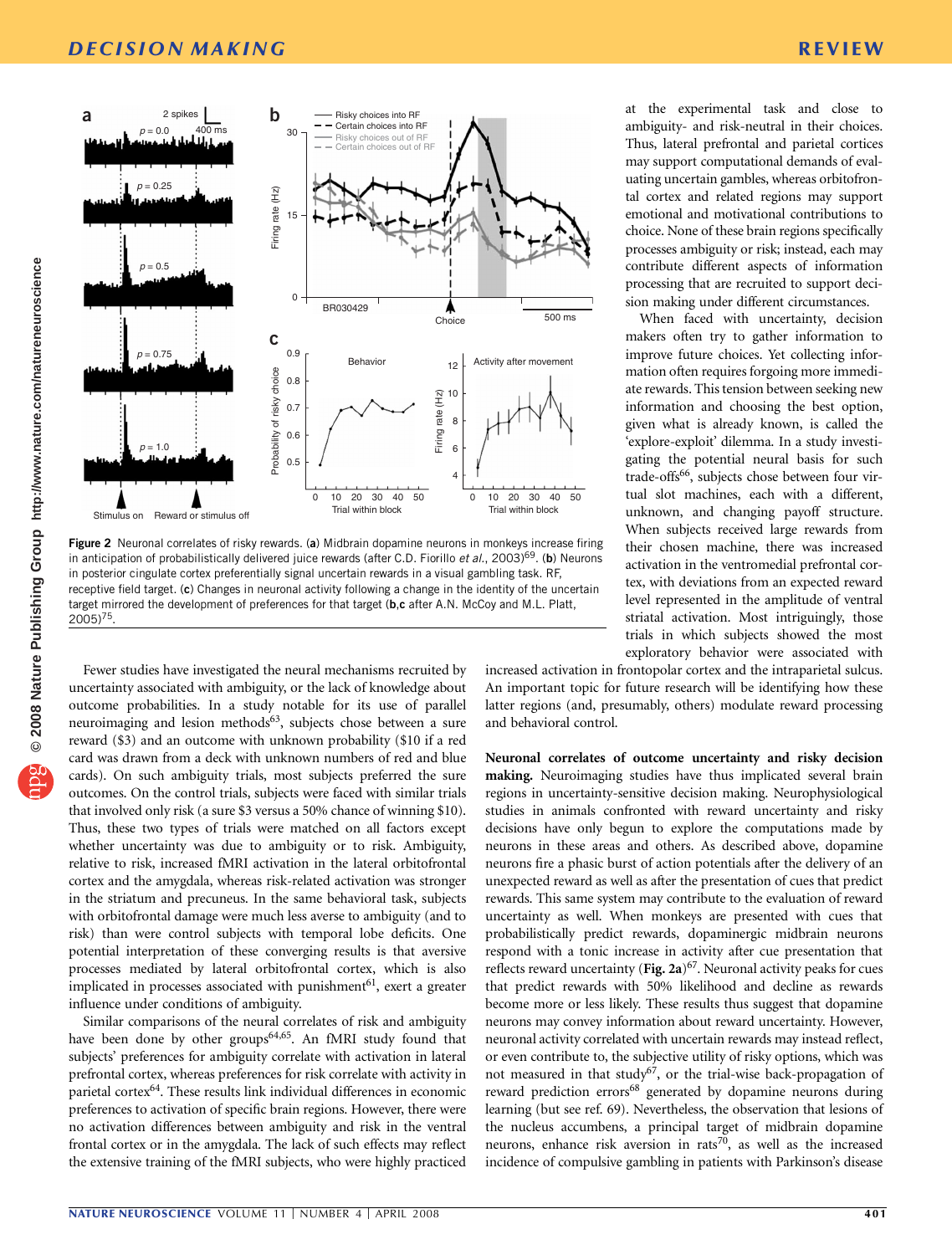<span id="page-4-0"></span>taking dopamine agonists<sup>71,72</sup>, provides some functional support for dopaminergic involvement in risky decision making.

Regardless of which brain system provides initial signals about the uncertainty of impending rewards, an important question for neurobiologists is how such information about risk influences preferences and how these preferences are mapped onto the actions that express decisions. Neurons in posterior cingulate cortex (CGp) may be involved in risky decision making<sup>73</sup>. Based on anatomy, CGp is well situated to translate subjective valuation signals into choice because it makes connections with brain areas implicated in processing reward, attention and action<sup>74</sup>. Moreover, this area is activated during decision making when rewards are uncertain in either amount<sup>[75](#page-5-0)</sup> or time<sup>[76](#page-5-0)</sup>, and the magnitude of activation depends on the subjective appeal of proffered rewards<sup>[77](#page-5-0)</sup>. Finally, neurophysiology shows that CGp neurons respond to salient visual stimuli<sup>[78](#page-5-0)</sup>, after visual orienting move $m$ ents<sup>78,79</sup> and after rewards<sup>80</sup>, and that all these responses scale with reward size and predictability<sup>80</sup>. Together, these data suggest that  $CGp$ has an evaluative role in guiding behavior<sup>79,80</sup>.

In a gambling task to assess whether reward-related modulation of neuronal activity in CGp reflects subjective utility or the objective properties of available rewards<sup>73</sup>, monkeys were given a choice between two options on a computer monitor that were matched for their expected value. Choosing the safe option always resulted in a mediumsized squirt of juice. Choosing the risky option resulted in a 50% chance of a large squirt of juice and a 50% chance of a small squirt of juice. In this task, monkeys favored the risky option, even in a second experiment when it paid less, on average, than the safe one. Neurons in CGp closely mirrored this behavioral bias. The studied neurons responded more strongly after risky choices (Fig. 2b), and these responses correlated with monkeys' overall preference for the risky option rather than with the option's objective value (Fig. 2c). These data are consistent with the hypothesis that CGp contributes to decision making by evaluating external events and actions with respect to subjective psychological state. One concern might be whether modulation of neuronal activity in CGp associated with choosing risky options reflects arousal, which might be elevated when making a risky choice $81$ . Heart-rate, a somatic correlate of physiological arousal, did not vary between highrisk and low-risk blocks of trials, thus indicating that elevated arousal cannot completely account for these results. However, the responses of CGp neurons to uncertain gambles may reflect reward uncertainty per se rather than subjective preference for the risky option, as these variables were not dissociated in that study. Further studies that systematically dissociate risk and preference will be needed to address these questions.

## **CONCLUSIONS**

Given the pervasiveness of uncertainty, it is hardly surprising that research from a wide range of disciplines—psychology, neuroscience, psychiatry and finance, among many—has already addressed some key questions: How should investors deal with financial risk, and how do they actually deal with it? What brain systems estimate outcome uncertainty? What is different about those systems in people who make bad choices? These are complex but tractable questions, and scientists have made significant progress toward their solution. We now understand that uncertainty strongly biases choice, that these biases vary across individuals and that specific brain systems contribute to biased decision making under uncertainty. These findings represent real advances, the importance of which should not be minimized.

Yet deep questions remain unanswered and even unaddressed. We contend that fundamental advances in the study of decision making will only arise from consilient integration of expertise and techniques across traditionally independent fields. Neuroscience data can constrain behavioral studies; individual differences in genetic biomarkers can inform economic models; developmental changes in both behavior and brain can guide studies of decision making in adults. Only through explicit interdisciplinary, multimethodological and theoretically integrative research will the current plethora of perspectives coalesce into a single descriptive, predictive theory of risk-sensitive decision making under uncertainty.

#### ACKNOWLEDGMENTS

The authors wish to thank B. Hayden for comments on the manuscript and D. Smith for assistance with figure construction. The Center for Neuroeconomic Studies at Duke University is supported by the Office of the Provost and by the Duke Institute for Brain Sciences. The authors are also supported by MH-070685 (S.A.H.), EY-13496 (M.L.P.) and MH-71817 (M.L.P.).

Published online at<http://www.nature.com/natureneuroscience>

Reprints and permissions information is available online at [http://npg.nature.com/](http://npg.nature.com/reprintsandpermissions) [reprintsandpermissions](http://npg.nature.com/reprintsandpermissions)

- 1. Bernoulli, D. Specimen theoriae novae de mensura sortis. Commentarii Academiae Scientarum Imperialis Petropolitanae 5, 175–192 (1738).
- 2. Samuelson, P.A. Consumption theory in terms of revealed preference. Economica 15, 243–253 (1948).
- 3. Camerer, C.F. Prospect theory in the wild: evidence from the field. in Choices, Values, and Frames (eds. Kahneman, D. & Tversky, A.) 288–300 (Cambridge Univ. Press, Cambridge, UK, 1981).
- 4. Post, T., van den Assem, M., Baltussen, G. & Thaler, R.H. Deal or no deal? Decision making under risk in a large-payoff game show. Am. Econ. Rev. (in the press).
- 5. Knight, F.H. Risk, Uncertainty, and Profit (Houghton Mifflin, New York, 1921).
- 6. Ellsberg, D. Risk, ambiguity, and the Savage axioms. Q. J. Econ. 75, 643-669 (1961).
- 7. Kahneman, D. & Tversky, A. Prospect theory: an analysis of decision under risk. Econometrica 47, 263–291 (1979).
- 8. Tversky, A. & Kahneman, D. Advances in prospect theory: cumulative representation of uncertainty. J. Risk Uncertain. 5, 297–323 (1992).
- 9. Camerer, C. & Weber, M. Recent developments in modeling preferences: uncertainty and ambiguity. J. Risk Uncertain. 5, 325-370 (1992).
- 10. Ghirardato, P., Maccheroni, F. & Marinacci, M. Differentiating ambiguity and ambiguity attitude. J. Econ. Theory 118, 133–173 (2004).
- 11. Tversky, A. & Fox, C.R. Weighing risk and uncertainty. Psychol. Rev. 102, 269–283 (1995). 12. MacCrimmon, K.R. & Wehrung, D.A. Taking Risks: The Management of Uncertainty
- (Free Press, New York, 1986).
- 13. Slovic, P. Assessment of risk taking behavior. Psychol. Bull. 61, 220-233 (1964).
- 14. Weber, E.U., Blais, A.R. & Betz, E. A domain specific risk-attitude scale: measuring risk perceptions and risk behaviors. J. Behav. Decis. Making 15, 263-290 (2002).
- 15. Hsee, C.K. & Weber, E.U. Cross-national differences in risk preference and lay predictions. J. Behav. Decis. Making 12, 165–179 (1999). 16. Bontempo, R.N., Bottom, W.P. & Weber, E.U. Cross-cultural differences in risk percep-
- tion: a model-based approach. Risk Anal. 17, 479-488 (1997).
- 17. Kacelnik, A. & Bateson, M. Risky theories—the effects of variance on foraging decisions. Am. Zool. 36, 402–434 (1996).
- 18. Stephens, D.W. & Krebs, J.R. Foraging Theory (Princeton Univ. Press, Princeton, New Jersey, USA, 1986).
- 19. Caraco, T. Energy budgets, risk and foraging preferences in dark-eyed juncos (Junco hyemalis). Behav. Ecol. Sociobiol. 8, 213-217 (1981).
- 20. Gilby, I.C. & Wrangham, R.W. Risk-prone hunting by chimpanzees (Pan troglodytes schweinfurthii) increases during periods of high diet quality. Behav. Ecol. Sociobiol. 61, 1771–1779 (2007).
- 21. Kacelnik, A. Normative and descriptive models of decision making: time discounting and risk sensitivity. Ciba Found. Symp. 208, 51-67 discussion 208, 67-70 (1997).
- 22. Bateson, M. & Kacelnik, A. Starlings' preferences for predictable and unpredictable delays to food. Anim. Behav. 53, 1129–1142 (1997).
- 23. Mazur, J.E. An adjusting procedure for studying delayed reinforcement. in The Effect of Delay and of Intervening Events on Reinforcement Value (eds. Commons, M., Mazur, J., Nevin, J. & Rachlin, H.) 55–73 (Erlbaum, Hillsdale, New Jersey, USA, 1987).
- 24. Gibbon, J. Scalar expectancy theory and Weber's law in animal timing. Psychol. Rev. 84, 279–335 (1977).
- 25. McNamara, J.M. & Houston, A.I. The common currency for behavioral decisions. Am. Nat. 127, 358-378 (1986).
- 26. Kalenscher, T. Decision making: don't risk a delay. Curr. Biol. 17, R58-R61 (2007).
- 27. Rachlin, H. The Science of Self-Control (Harvard Univ. Press, Cambridge, Massachusetts, USA, 2000).
- 28. Hayden, B.Y. & Platt, M.L. Temporal discounting predicts risk sensitivity in rhesus macaques. Curr. Biol. 17, 49–53 (2007).
- 29. Volz, K.G., Schubotz, R.I. & von Cramon, D.Y. Predicting events of varying probability: uncertainty investigated by fMRI. Neuroimage 19, 271–280 (2003).